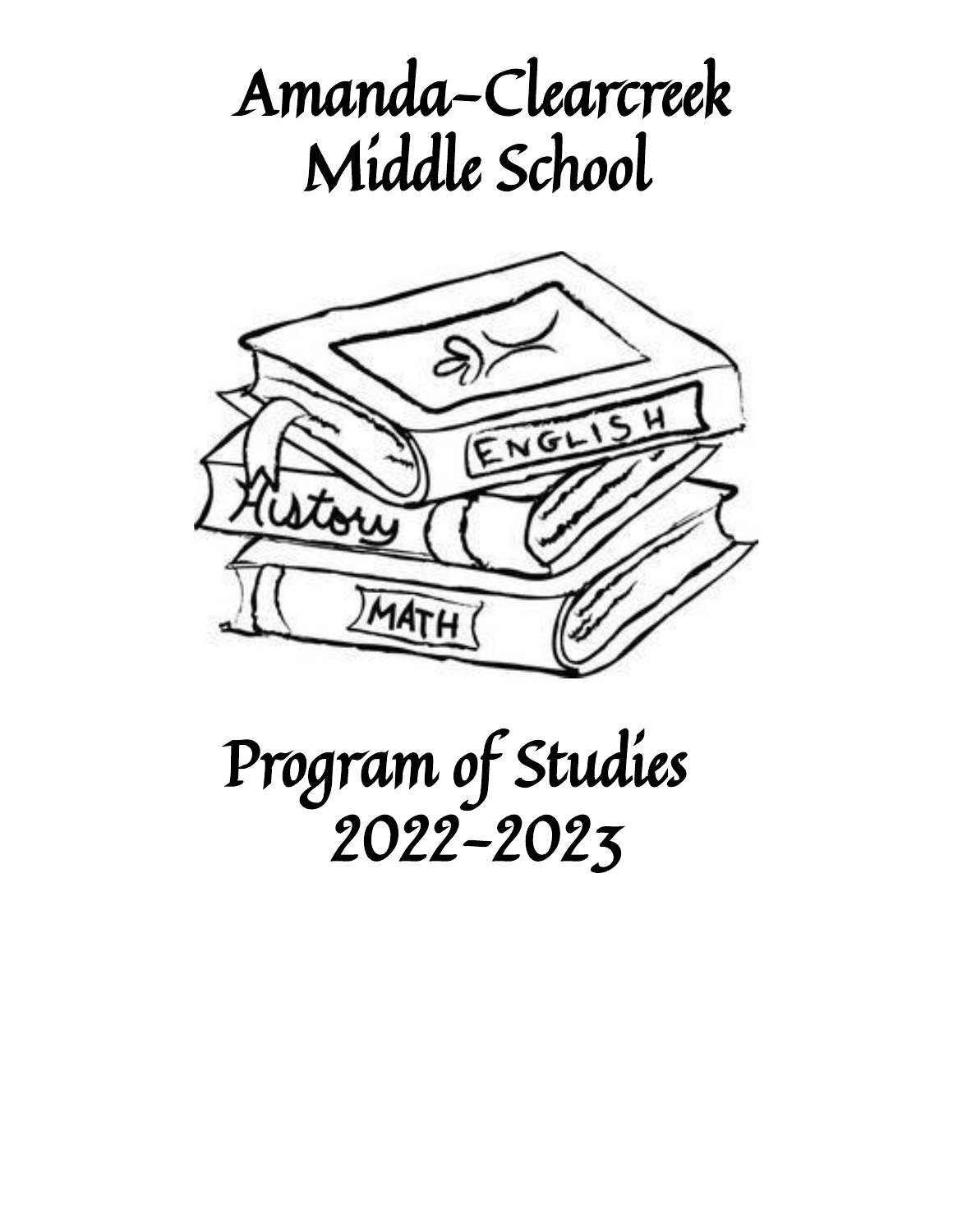# Visit us online at www.amanda.k12.oh.us **TABLE OF CONTENTS**

| Page 1     |
|------------|
| Page 1     |
| Page 1     |
| Page 1     |
| Page 1     |
| Pages 2-11 |
| Page 2     |
| Page 2-4   |
| Page 4     |
| Page 4-5   |
| Page 5     |
| Page 5-6   |
| Page 6     |
| Page 6-7   |
| Page 7     |
| Page 7     |
| Page 8     |
| Page 8     |
| Page 8-9   |
| Pages 9-11 |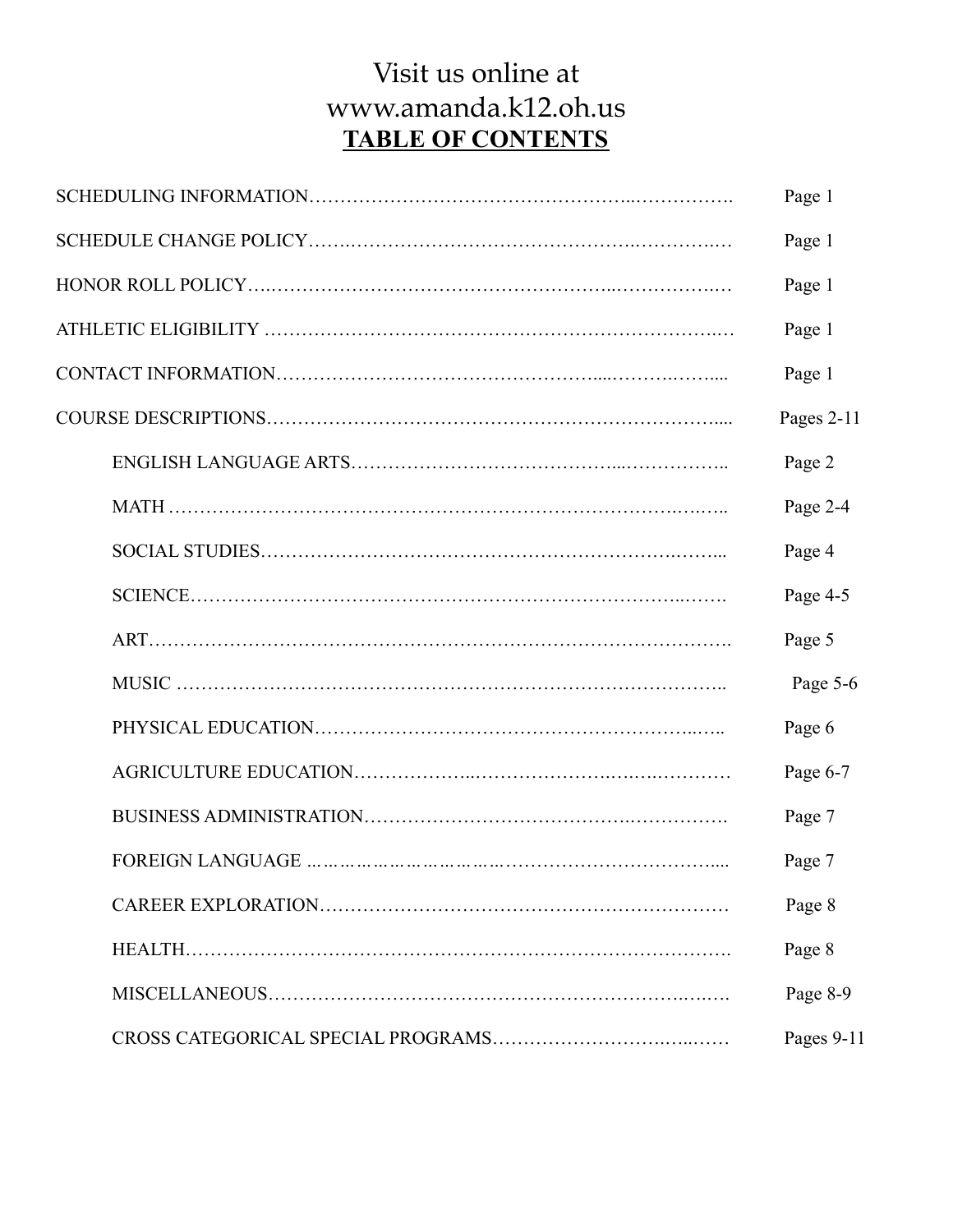### **SCHEDULING INFORMATION**

Before middle school scheduling begins, read the scheduling information letter that lists the required courses and the elective options. The Program of Studies provides all course descriptions to help determine your student's elective preference. Once your student has determined his/her elective preferences, complete the Google Form to submit his/her selections.

### **SCHEDULE CHANGE POLICY**

Any schedule change requests should be made within the first two weeks of school. The request needs to be made to the middle school guidance counselor and approved by the middle school principal. Parents/Guardians will also be contacted regarding schedule change requests.

### **HONOR ROLL POLICY**

Middle school students will be recognized for academic achievement if they meet the following criteria:

Highest Honor Roll — 4.0 or above

High Honor Roll - 3.50—3.99

Honor Roll -- 3.00—3.49

To earn Honor Roll, students must have a minimum of a 3.00 grade point average with no grades lower than a C. If a student earns a 3.00 grade point average with a grade lower than a C, he/she is not eligible for the Honor Roll. If a student is assigned an "Incomplete" grade, he/she is also not eligible for the Honor Roll. All courses that receive a letter grade are calculated into a student's grade point average.

## **ATHLETIC ELIGIBILITY**

**All beginning seventh graders** are eligible insofar as the Ohio High School Athletic Association (OHSAA) scholarship bylaw for the fall grading term. To be eligible to participate in our extra-curricular sports program, a student MUST have passed a minimum of four (4) one credit classes or the equivalent and have a 2.0 GPA for the preceding grading period. If a student is academically ineligible, he/she may not participate with the team anticipating that they become eligible throughout the season. If the student has a grade point average that is below a 2.0, then he/she is ineligible for the sports season. In order to participate in a season, the athlete must be eligible on the day practice begins.

### **CONTACT INFORMATION**

**Address**: Amanda-Clearcreek Middle School 328 East Main St. Amanda, OH 43102 Phone Number: (740) 969-7252 Fax Number: (740) 969-4764 Mrs. Stephanie Hedges, Secretary Email: shedges @amanda.k12.oh.us Ms. Lakyn McFarland, Middle School Counselor Email: Imcfarland@amanda.k12.oh.us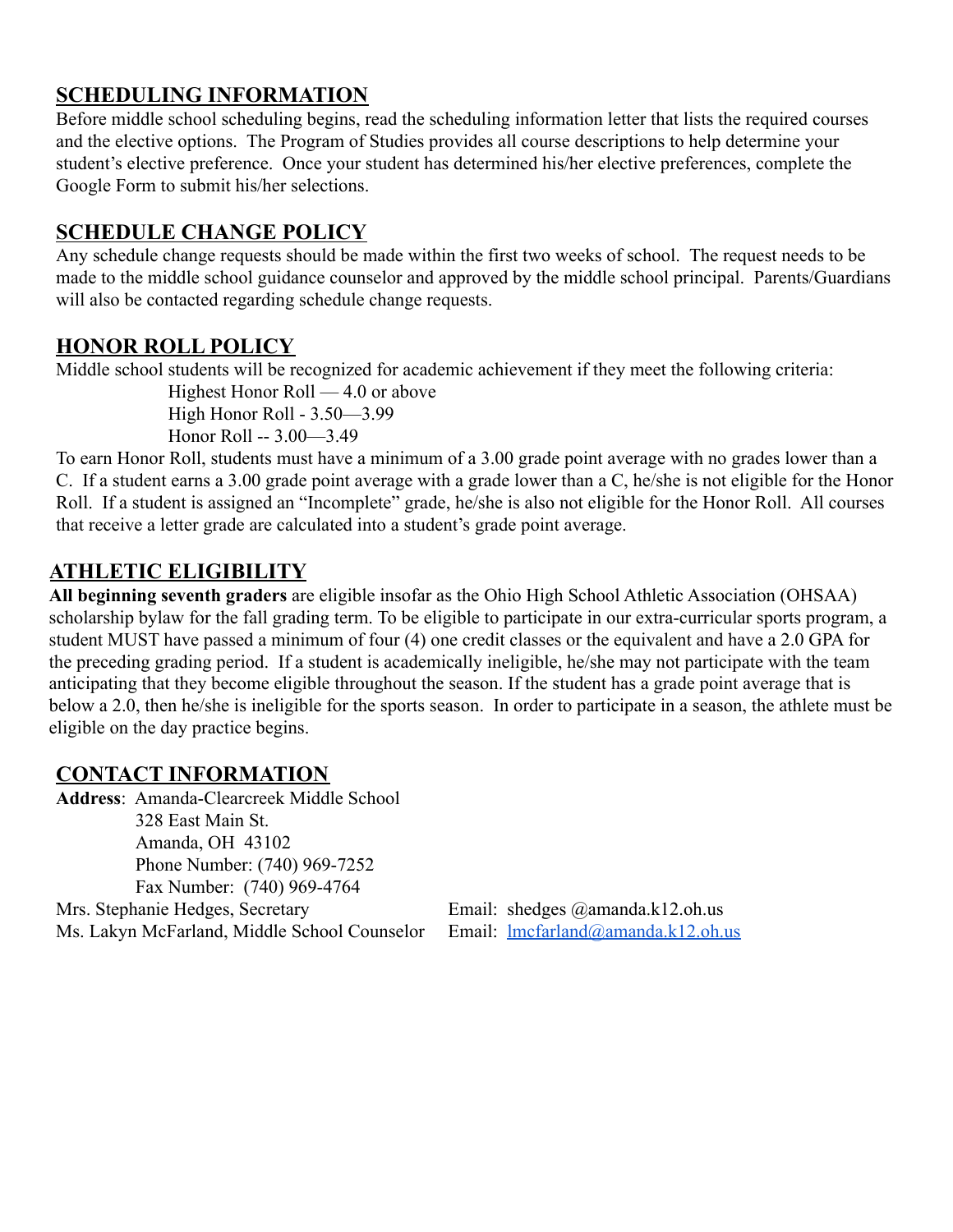# **COURSE DESCRIPTION**

# **ENGLISH LANGUAGE ARTS COURSES**

#### **English Language Arts 6th, 7th,, and 8th grades Grade 6,7,8 / Full Year**

Our English Language Arts classes are based on the Ohio Learning Standards per requirements. Ohio Learning Standards place equal emphasis on the sophistication of what students read and the skill with which they read. This class defines a grade-by-grade "staircase" of increasing text complexity that rises from beginning reading to the college and career readiness level. Whatever they are reading, students must also show a steadily growing ability to discern more from and make fuller use of text, including making an increasing number of connections among ideas and between texts, considering a wider range of textual evidence, and becoming more sensitive to inconsistencies, ambiguities, and poor reasoning in texts.

The Standards acknowledge the fact that whereas some writing skills, such as the ability to plan, revise, edit, and publish, are applicable to many types of writing; other skills are more properly defined in terms of specific writing types: arguments, informative/explanatory texts, and narratives. This class stresses the importance of the writing-reading connection by requiring students to draw upon and write about evidence from literary and informational texts. Because of the centrality of writing to most forms of inquiry, research standards are prominently included in this strand, though skills important to research are infused throughout the document.

Including but not limited to skills necessary for formal presentations, the Speaking and Listening standards require students to develop a range of broadly useful oral communication and interpersonal skills. Students must learn to work together, express and listen carefully to ideas, integrate information from oral, visual, quantitative, and media sources, evaluate what they hear, use media and visual displays strategically to help achieve communicative purposes, and adapt speech to context and task.

The Language standards include the essential "rules" of standard written and spoken English, but they also approach language as a matter of craft and informed choice among alternatives. The vocabulary standards focus on understanding words and phrases, their relationships, and their nuances and on acquiring new vocabulary, particularly general academic and domain-specific words and phrases.

(Taken from standard information at the Ohio Department of Education.)

# **MATHEMATIC COURSES**

Students are expected to make at least one grade level of progress each year as they move through the math curriculum in grades  $6<sup>th</sup> - 8<sup>th</sup>$ . Math classes are created based on the Ohio Learning Standards for Mathematics and Placement Procedures are taken very seriously. With the increase of rigor at each grade level, we at A.C.M.S. will use extreme caution when placing students on the accelerated track.

#### **Math 6 Grade 6 / Full Year**

The sixth grade math course uses Ohio's Learning Standards for Math which are published by the Ohio Department of Education. There are five critical areas of study: (1) Connecting ratio and rate to whole number multiplication and division and using concepts of ratio and rate to solve problems; (2) Completing understanding of division of fractions and extending the notion of number to the system of rational numbers,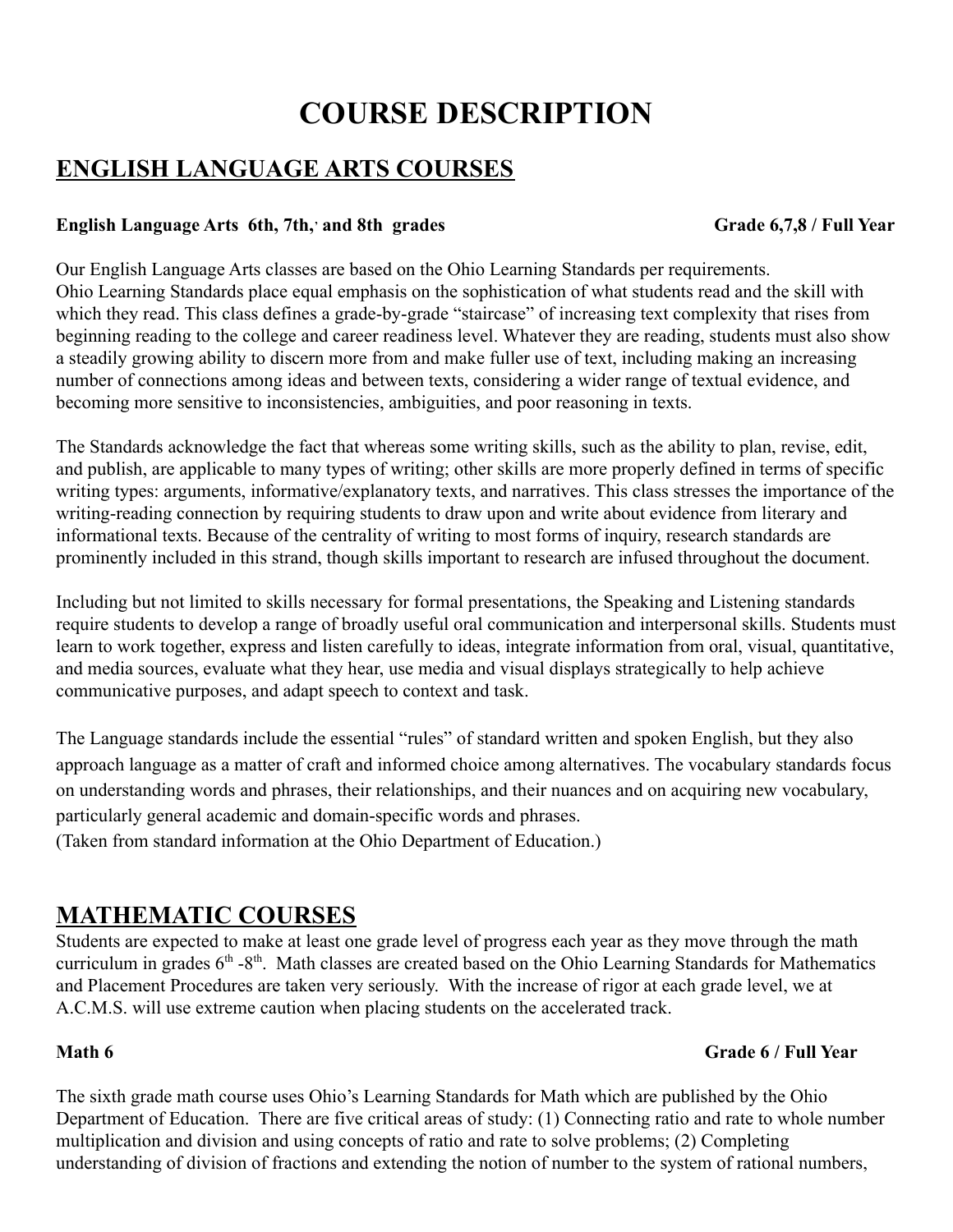which includes negative numbers; (3) Writing, interpreting, and using expressions and equations; (4) Developing an understanding of statistical problem solving; and (5) Solving problems involving area, surface area, and volume.

### **Advanced Math 6 Grade 6 / Full Year**

This course is an accelerated course that uses Ohio's Math Learning Standards. Students will participate in enrichment activities and projects throughout the school year.

### **Math 722 Grade 7 / Full Year**

The class will be smaller in numbers and allow for more intense intervention. Instructional time should focus on four critical areas: (1) developing understanding of and applying proportional relationships; (2) developing understanding of operations with rational numbers and working with expressions and linear equations; (3) solving problems involving scale drawings and informal geometric constructions, and working with two- and three-dimensional shapes to solve problems involving area, surface area, and volume; and (4) drawing inferences about populations based on samples**.**

### Students in this class will focus on the same areas covered in Math 722 while gaining additional content and more in depth analysis of the topics. This course demands a faster pace for instruction and learning while remaining consistent with Ohio Learning Standards for math.

**Math 724 Grade 7 / Full Year**

Pre-Algebra is offered to all qualifying 7th grade students. Students go through a screening process to identify algebra readiness. This class moves at a rapid pace as it covers 7th and 8th grade standards in one school year as well as an introduction to Algebra. Students enrolled in this class in 7th grade will take Algebra I as an 8th grade student and will be considered one year grade advanced in math.

### **Math 822 Grade 8 / Full Year**

This class will be smaller in numbers and allow for more on instructional time should focus on three critical areas: (1) formulating and reasoning about expressions and equations, including modeling an association in bivariate data with a linear equation, and solving linear equations and systems of linear equations; (2) grasping the concept of a function and using functions to describe quantitative relationships; (3) analyzing two- and three-dimensional space and figures using distance, angle, similarity, and congruence, and understanding and applying the Pythagorean Theorem.

Students in this class will focus on the same areas covered in Math 822 while gaining additional content and more in depth analysis of the topics. This course demands a faster pace for instruction and learning while remaining consistent with common core standards. Fees: \$15 for calculator

### **Advanced Algebra I Grade 8/ Full Year**

Algebra I is offered to all qualifying 7th and 8th grade students. Students go through a screening process to identify algebra readiness. In this class, the critical areas, called units, deepen and extend understanding of

# **Pre-Algebra Grade 7 / Full Year**

### **Math 824 Grade 8 / Full Year**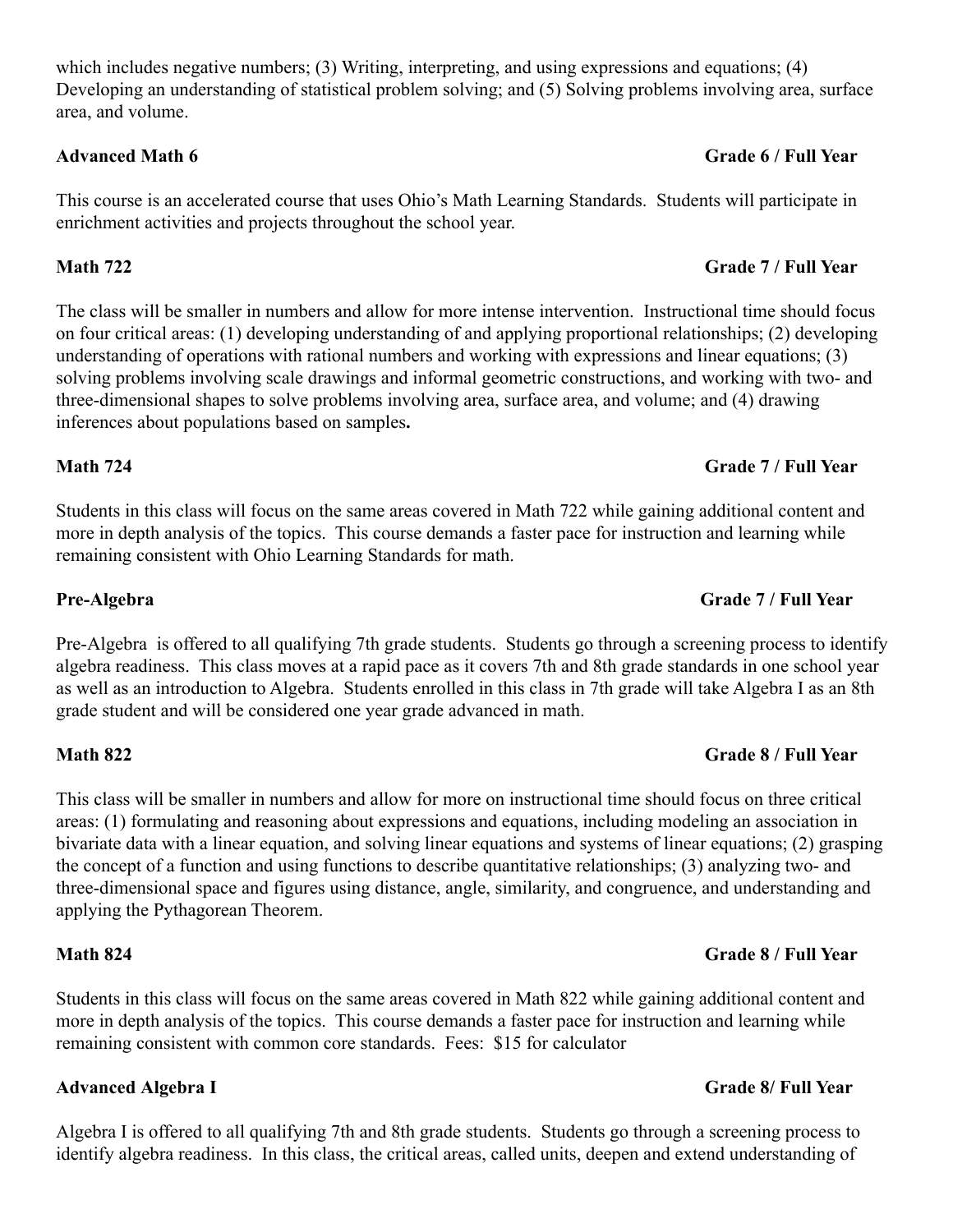linear and exponential relationships by contrasting them with each other and applying linear models to data that exhibit a linear trend, and students engage in methods for analyzing, solving, and using quadratic functions. In addition, the units will introduce methods for analyzing and using quadratic functions, including manipulating expressions for them, and solving quadratic equations. Students understand and apply the Pythagorean Theorem, and use quadratic functions to model and solve problems. **High school credit will be given for this** course and student's high school GPA will be affected by the final grade earned in the class. Grades earned in this **course are scored on a 4.25 grading scale. Students also have to take the end-of-course exam.**

# **SOCIAL STUDIES COURSES**

Sixth grade students study basic geographical terms, ancient history, world religions, economics, and government during this full year course. Students also utilize Junior Scholastic as a current event resource.

#### **World Studies from 750 B.C. to 1600 A.D.: Ancient Greece to the First Global Age Grade 7 / Full Year**

The seventh grade social studies course focuses on world studies from 750 B.C. to the year 1600 which includes/ topics of discussion from ancient civilizations through the first global age. Students begin the four year historical sequence with a study of the ancient world. Students learn that each historic event is shaped by its geographic setting, culture of the people, economic conditions, governmental decisions and citizen action. Students also expand their command of social studies.

#### **U.S. Studies from 1492 to 1877: Exploration through Reconstruction Grade 8 / Full Year**

The eighth grade American history curriculum encompasses U.S. studies from 1492 to the year 1877 which includes studies of exploration through reconstruction. The historical sequence continues for eighth grade with an in-depth study of the early years of our country. While students are studying a particular historic event in the United States they also look at its geographic settings, economic implications, developments in government and role of citizens.

# **SCIENCE COURSES**

The sixth grade science curriculum focuses on earth and space, physical and life science. All sixth grade science standards are aligned with Ohio's Learning Standards for Science. In earth and space, the focus will be on physical earth which includes rocks, minerals, soils and their uses. Physical science topics include matter, energy, and motion. The focus of life science is cells and the interactions of body systems. This science course focuses on helping students use scientific inquiry to discover patterns, trends, structures and relationships that may be described by simple principles. These principles are related to the properties or interactions within and between systems.

#### **Science 7 Grade 7 / Full Year**

The seventh grade science curriculum focuses on Earth and Space, Physical and Life Science. This science course focuses on helping students use scientific inquiry to discover patterns, trends, structures and relationships

#### **Science 6 Grade 6 / Full Year**

### **Social Studies 6 Grade 6 / Full Year**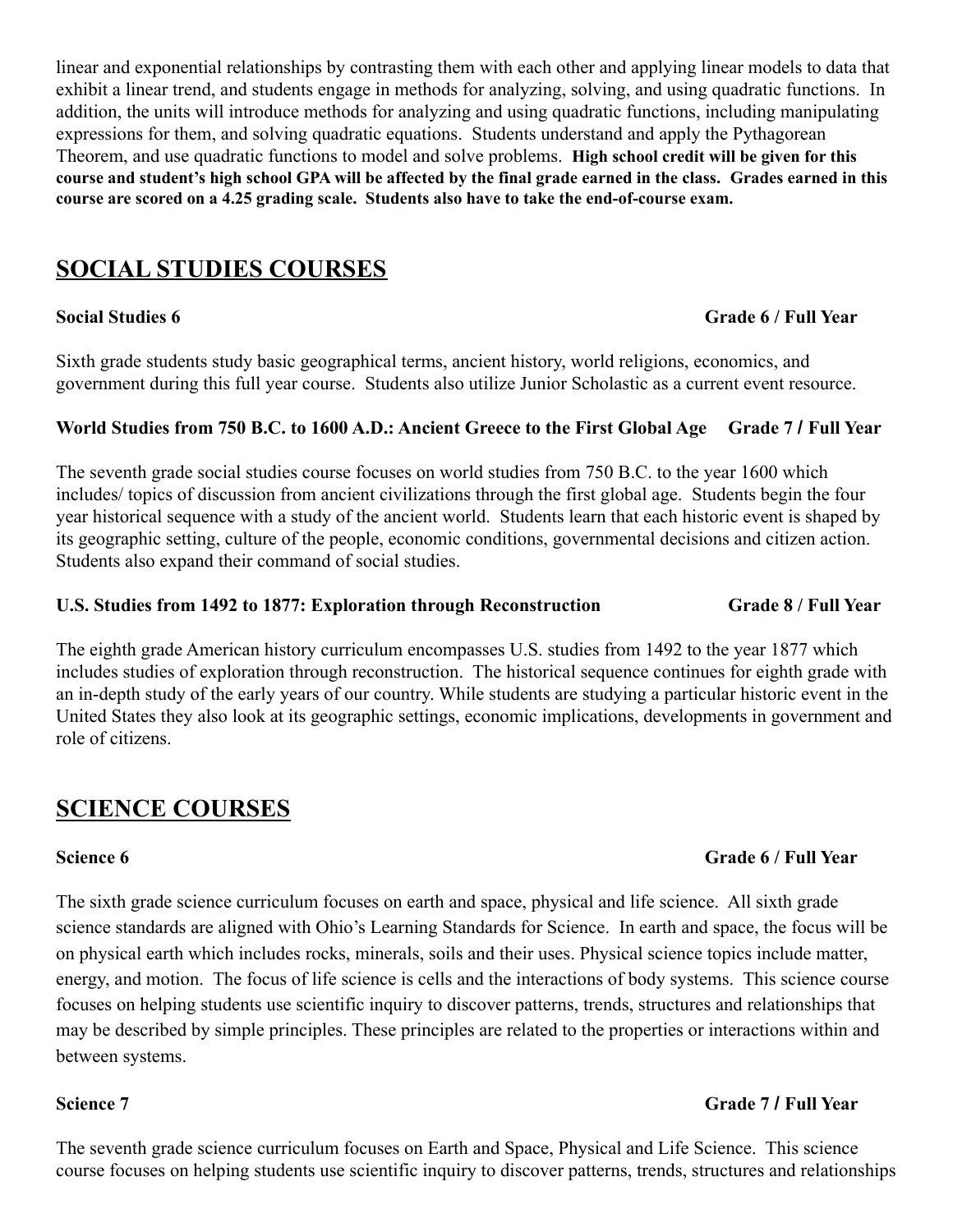that may be described by simple principles. These principles are related to the properties or interactions within and between systems. All grade 7 standards are aligned with the new Ohio's Learning Standards for Science.

The eighth grade science is a deeper understanding of Earth and Space, Physical and Life Sciences. In Earth and Space, the focus will be on Physical Earth which includes the formation of Earth, its rock records, plate tectonics and landforms. The focus for Physical Science will be on Forces and Motion within, on and around the Earth and within the Universe. When we explore the Life Sciences we will tackle the concepts of cell division and how reproduction is necessary for the continuation of species on Earth. This science course focuses on helping students use scientific inquiry to discover patterns, trends, structures and relationships that may be described by simple principles. These principles are related to the properties or interactions within and between systems. All grade 8 standards are aligned with the new Ohio's Learning Standards for Science.

# **ART COURSES**

In this course, students will focus on developing and expanding art skills, vocabulary, creativity, and concepts starting with basic drawing and building into more complex ideas and design. \*Fees will be applied.

### **Studio Art 7 Grade 7 / Semester**

In this course, students will build upon their knowledge of two-dimensional and three-dimensional works of art while exploring different techniques and mediums. Students will use a variety of different media such as drawing, painting, printmaking, collage, abstract and functional ceramics and sculpture. \*Fees will be applied.

Students will create 3-dimensional art through history. This course will work on a timeline while using historical perspective to work through art findings dating back Egyptian carvings and working into current environmental awareness by utilizing recycled materials. \*Fees will be applied.

# **MUSIC COURSES**

This class is for middle school students who really enjoy singing. Recommended qualifications include good behavior, good grades in music, and a willingness to learn about choral singing. Students will be learning skills such as singing in 2-3 parts, and singing techniques that will be used to perform in front of an audience. Students will be required to perform on several occasions during the school year including some evening performances. \*Fees will be applied.

#### **Science 8 Grade 8** / Full Year

#### **Studio Art 6 Grade 6 / Semester**

### **Studio Art 8 Grade 8 / Semester**

### **Middle School Choir Grades 6, 7, 8 / Full Year**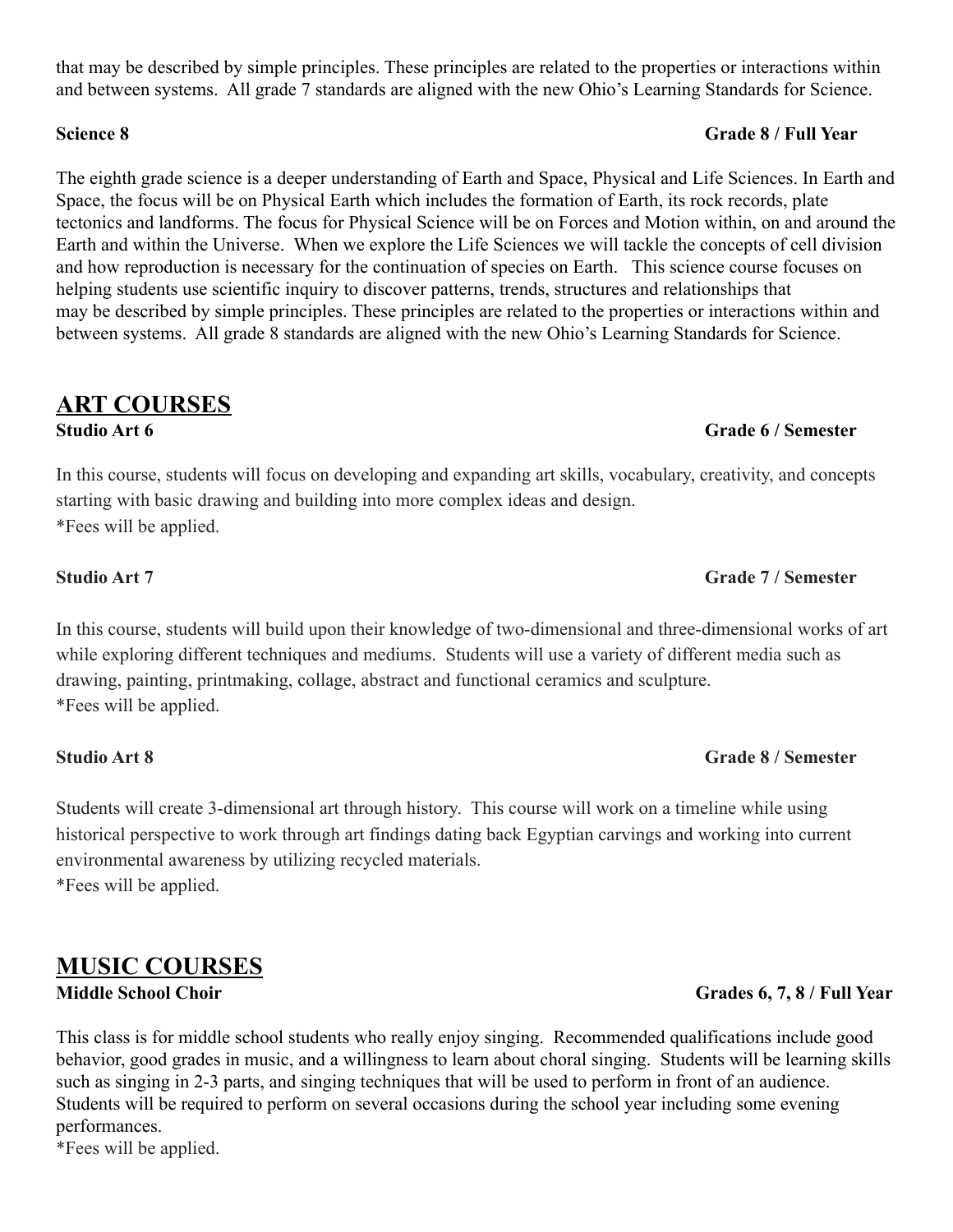#### **6th Grade Band Grade 6 / Full Year**

#### The 6th grade band course is an instrumental music course that meets three times a week. A variety of music is performed. Students will also perform in two concerts - winter (March) and late spring (May). Attendance at all performances is required. Fees: Personal Instrument

### **Middle School Band Grades 7,8 / Full Year**

The 7th-8th grade band course is an instrumental music course that meets three days a week. A variety of music is performed. In the fall the band marches at the Circleville Pumpkin Show. Students will also perform in three concerts, Christmas, winter (March) and late spring (May). Opportunity is given to perform solo and ensemble music. Students also may be invited to perform at a high school football game half-time show or at a high school basketball game. Attendance at all performances is required. Fees: Personal Instrument

### **Guitar and Drumming Grade 7 / Semester**

This semester course will focus on learning the basics of guitar playing and bucket drumming. Students will learn how to read music and rhythms to be able to perform on each instrument. This class is for students who have no previous experience playing guitar. \*Fees will be applied.

### **Music Appreciation Grade 7 / Semester**

During this semester course, students will study and listen to different styles of music throughout history. Students will expand their knowledge, comprehension, and appreciation for different styles of music.

# **PHYSICAL EDUCATION COURSES**

### **Physical Education Grade 6,7,8 / Semester**

The physical education class consists of developing basic skills, fitness, cooperation, and endurance. Students develop these characteristics by participating in individual and team sports. The student is encouraged to make fitness a lifelong activity. This class is aligned with Ohio's Physical Education Standards.

# **AGRICULTURE EDUCATION COURSES**

### **Animal and Plant Biotechnology Grade 8 / Semester**

Students will research plants and animals, and they will study issues that have affected agricultural biotechnology. By the end of this course, students will be able to identify and explain the parts and functions of animal and plant cells.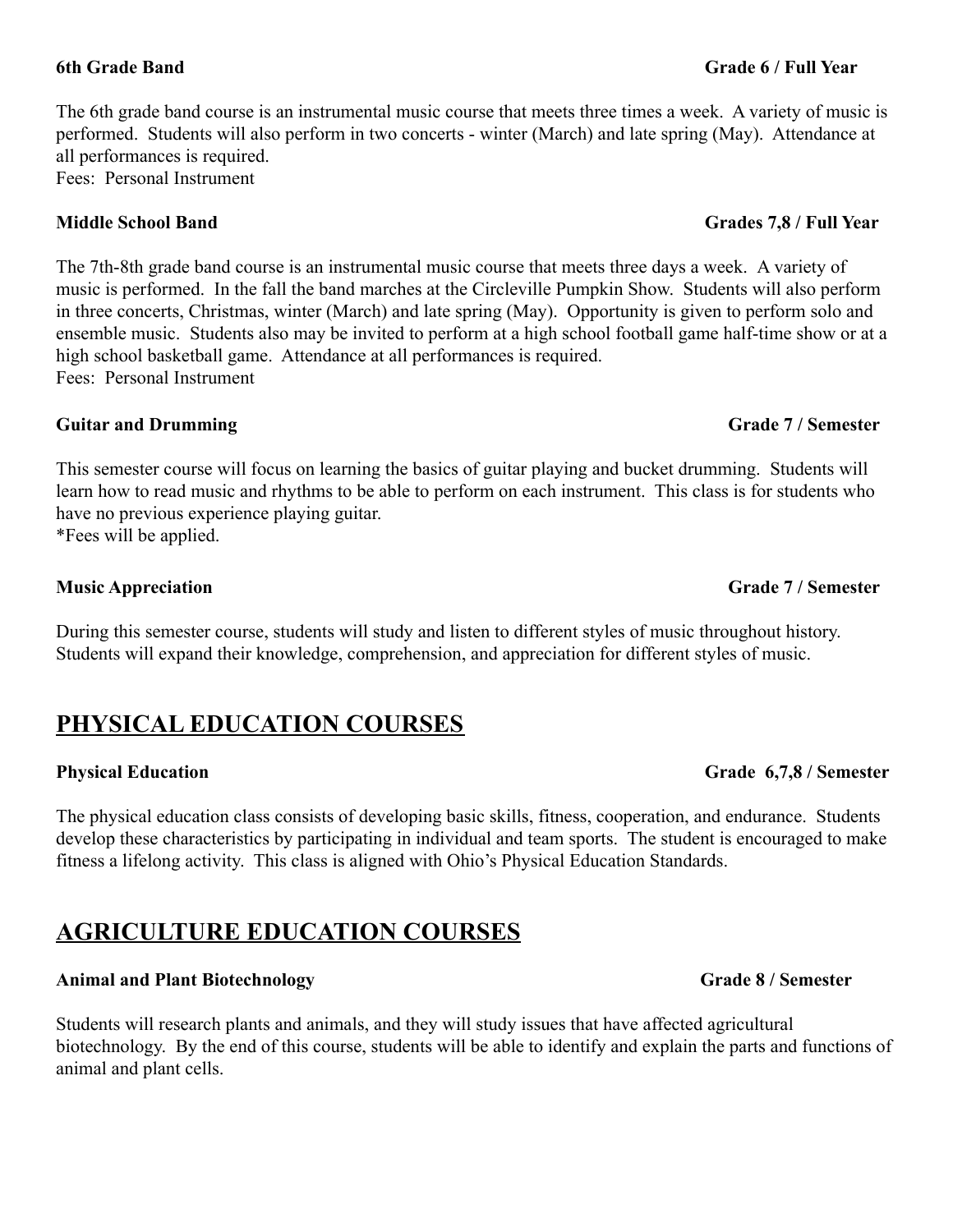### **Construction Technology - Core and Sustainable Construction <b>Grade 8 / Semester**

Principles in basic safety (10-hr OSHA) will be addressed. Students will use construction math, hand and power tools, and blueprints. Communication and employability skills will be emphasized as well as safe and green construction practices. \*Fees will be applied.

### **Exploring Trade Careers Grade 7 / Semester**

In this course, students will explore careers related to Ohio's in-demand jobs represented in the community. This course will provide students with hands-on experiences in woodworking, electricity, and welding.

#### **Science and Technology of Food Grade 7 / Semester**

During this course, students will study research, marketing, processing, and packaging techniques for food products. Food preservation principles will be explored, and food safety, sanitation, and quality assurance protocols will also be taught.

# **BUSINESS ADMINISTRATION COURSES**

#### **Business Foundations Grade 7 / Semester**

This semester course focuses on entrepreneurship. Students will learn about the start-up process for small business management. Advertising and marketing principles will be addressed.

### **Finance Foundations Grade 8 / Semester**

In this semester course, students will be introduced to basic finance principles. Fundamental skills including banking, credit, and personal finance will be addressed. Career options in finance will be explored. An emphasis will be placed on employability skills, leadership, and communication.

### **Marketing Principles Grade 8 / Semester**

This semester course will introduce students to the world of marketing. Topics will include, but are not limited to, marketing research, product development and branding, advertising and promoting products, and social media marketing. Students will develop their technology, leadership, and communication skills throughout the classroom activities.

# **FOREIGN LANGUAGE**

### **American Sign Language (ASL) Grade 6,7,8 / Semester**

This is a nine-week introductory course to American Sign Language (ASL). This course focuses on introducing the basics of ASL—the manual alphabet, numbers, greeting and leave-taking, basic grammatical structure, simple conversational dialogue, and a glimpse into Deaf culture.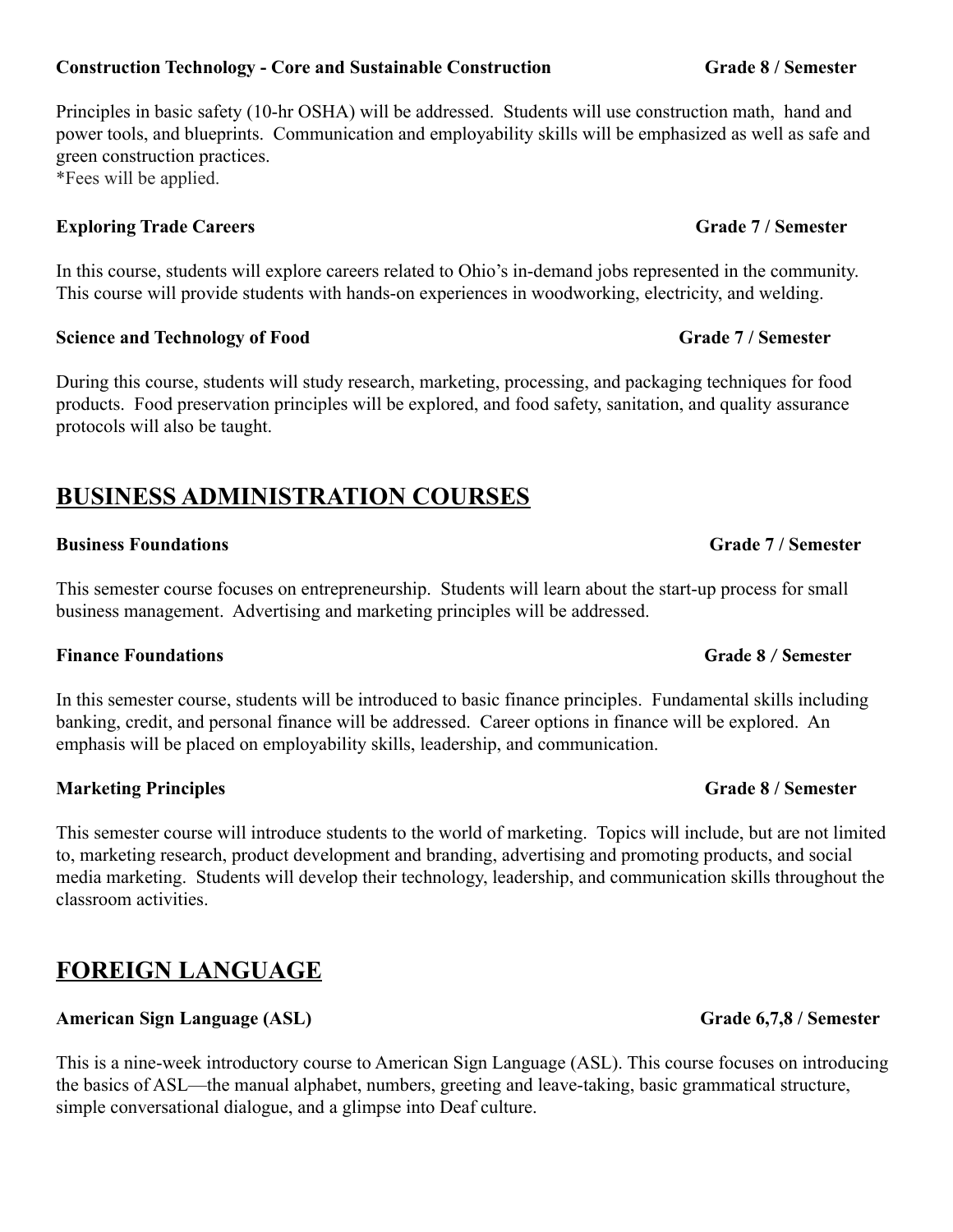# **CAREER EXPLORATION COURSES**

In this course, students explore the 16 career clusters along with career pathways. Students research educational requirements for careers such as possible degrees, licenses, and certifications. Students also briefly investigate college options.

#### **Career Connections Grade 8 / Semester**

This course offered in partnership with Eastland-Fairfield Career & Technical Schools is designed for students to explore their interests and aptitudes in 16 different career fields. Students will be involved in hands-on projects representing a variety of career and college pathways, while developing the framework in which to explore their own skills.

They will explore the work world, assess their interests and abilities, and learn to make realistic decisions about their continuing education and career goals. This course focuses on several career fields and provides 21<sup>st</sup> Century workforce skills.

# **HEALTH**

During this semester course, students will learn about the benefits of exercising. Healthy eating choices, proper nutrition, strength and conditioning, and decision-making will be introduced in this course.

# **MISCELLANEOUS**

#### **Economics Grade 7 / Semester**

This course centers on the study of how society utilizes its resources to please the wants of its citizens regarding goods and services.

### **History (American) Grade 6 / Semester**

This course focuses on stories from American's past. Students will investigate stories from individual perspectives from the American Revolution, Civil War, etc.

### **History though Text and Discussion Grade 8 / Semester**

This course will provide students the opportunity to read texts/articles/autobiographies, listen to speeches, and analyze artistic works. Students will demonstrate their ability to analyze information and communicate arguments with evidence.

**Introduction to STEM (Science, Technology, Engineering, and Math) Grade 6 / Semester**

#### **Careers 6 Grade 6 / Semester**

#### **Wellness Grade 8 / Semester**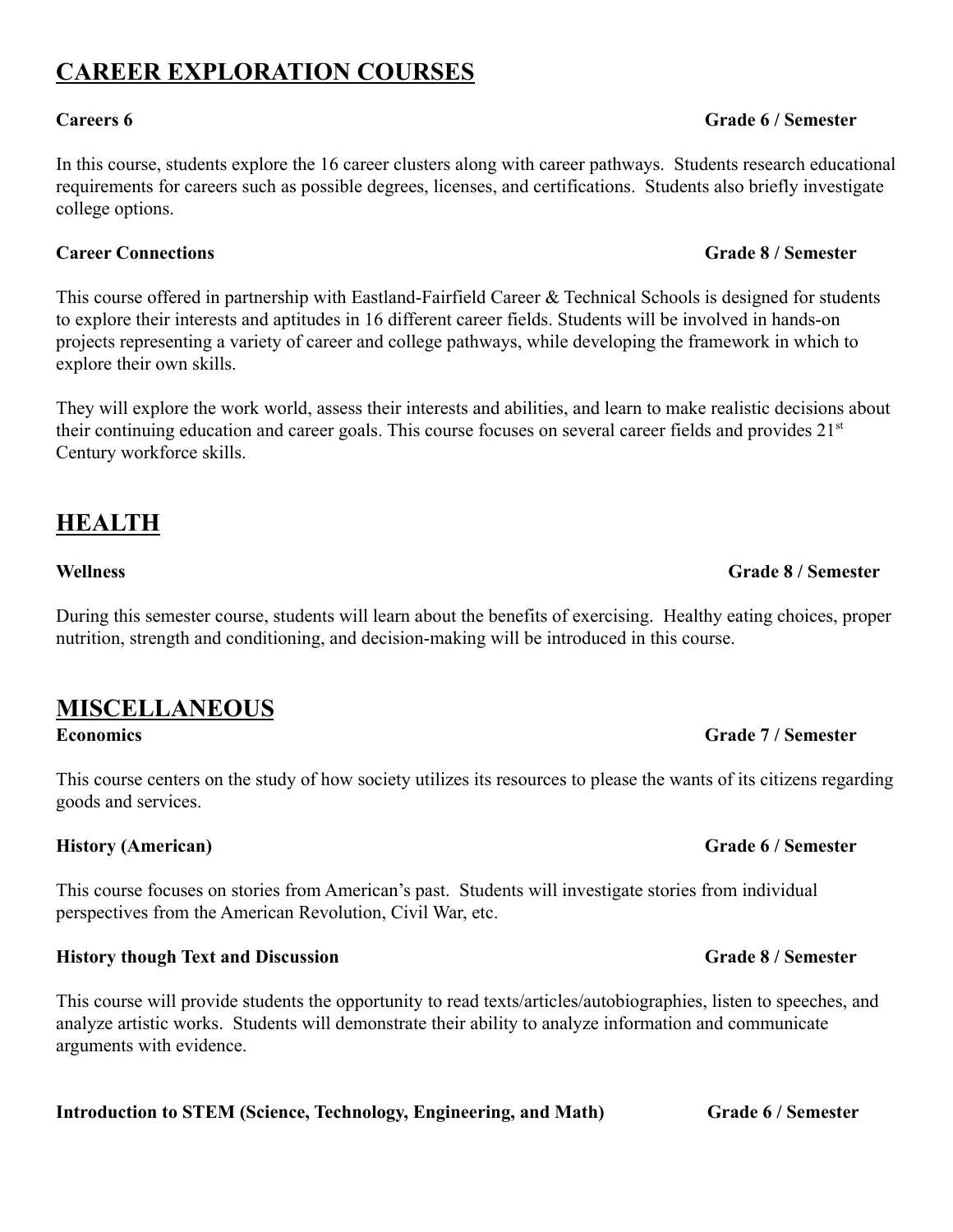This course focuses on challenging and engaging students' curiosity in the STEM field. Students will use problem-solving, teamwork, and innovation. Speros and probes will be used in hands-on activities as students obtain data during experiments. STEM careers will also be explored.

#### **Probability and Statistics Grade 8 / Semester**

The purpose of this course is to introduce students to probability, data analysis, and statistics. Students will learn from real-world situations involving probability and statistics. Students will collect, analyze, and draw conclusions from data.

Real-world topics will be explored through discussions in this course. Students will also gain perspectives by reading and analyzing articles, research studies, and literacy texts and listening to speeches, broadcasts, and personal accounts. Students will understand how to analyze information with accuracy to create and communicate evidence-based arguments.

# **CROSS-CATEGORICAL SPECIAL PROGRAMS**

Special education services are provided in accordance with Ohio's Operating Standards for Children with Disabilities and the Special Education Model Policies and Procedures. Students with a disability should be educated in the Least Restrictive Environment (L.R.E.) and according to their Individualized Education Program (I.E.P.) to address identified needs and services. The following cross-categorical classes are offered at A-C Middle School. Additional classes will be offered in an inclusion setting.

# **ENGLISH LANGUAGE ARTS COURSES**

### **English Language Arts 7th and 8th grades Grade 7 / Full Year**

Our English Language Arts classes are based on the Ohio Learning Standards per requirements. Students in the  $7<sup>th</sup>$  grade will be placed in the  $7<sup>th</sup>$  grade ELA class and students in the  $8<sup>th</sup>$  grade will be placed in the  $8<sup>th</sup>$  grade ELA class.

Ohio Learning Standards place equal emphasis on the sophistication of what students read and the skill with which they read. This class defines a grade-by-grade "staircase" of increasing text complexity that rises from beginning reading to the college and career readiness level. Whatever they are reading, students must also show a steadily growing ability to discern more from and make fuller use of text, including making an increasing number of connections among ideas and between texts, considering a wider range of textual evidence, and becoming more sensitive to inconsistencies, ambiguities, and poor reasoning in texts.

The Standards acknowledge the fact that whereas some writing skills, such as the ability to plan, revise, edit, and publish, are applicable to many types of writing; other skills are more properly defined in terms of specific writing types: arguments, informative/explanatory texts, and narratives. This class stresses the importance of the writing-reading connection by requiring students to draw upon and write about evidence from literary and

# **Grade 8 / Full Year**

#### Scientific Research **Grade 7, 8 / Semester**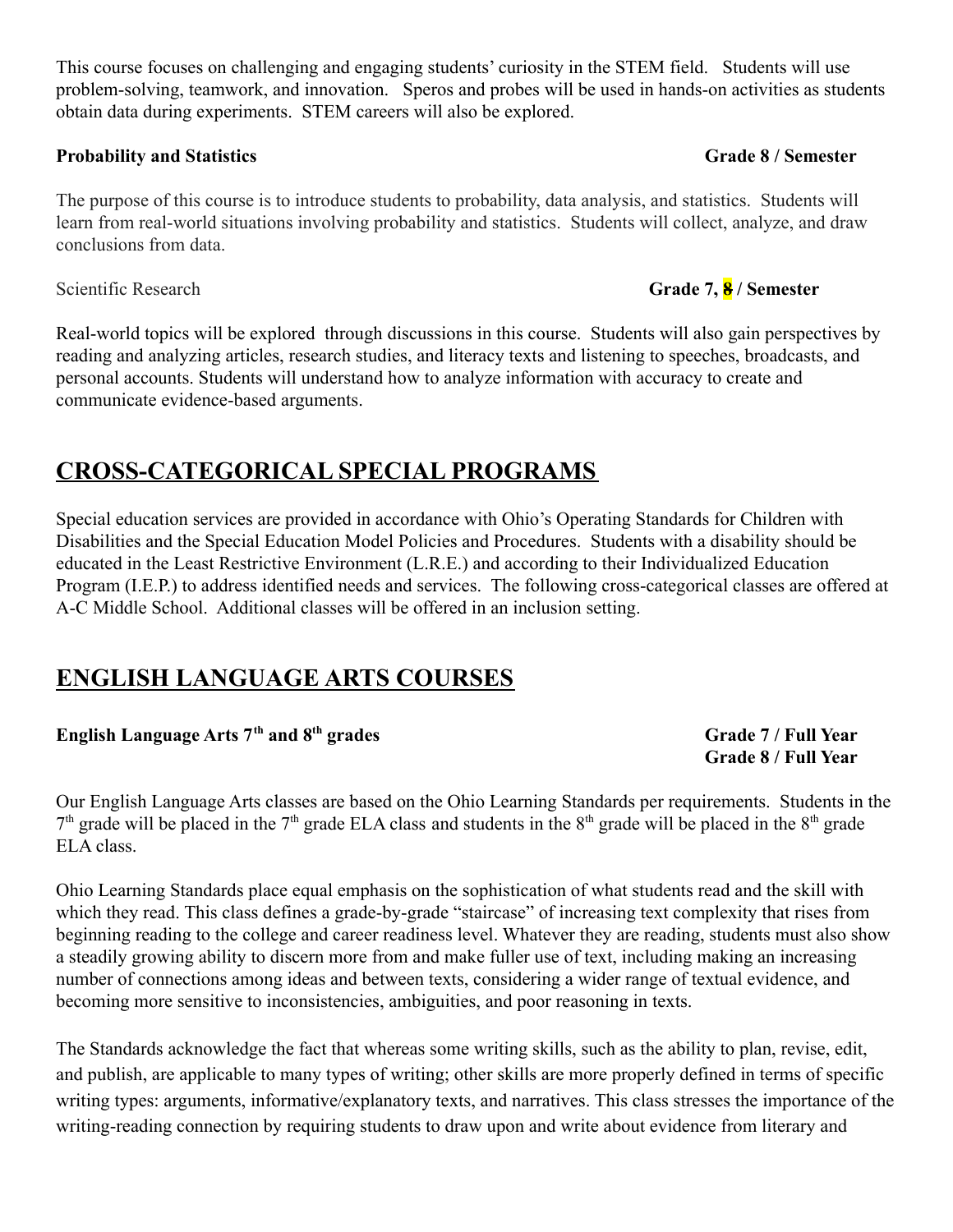informational texts. Because of the centrality of writing to most forms of inquiry, research standards are prominently included in this strand, though skills important to research are infused throughout the document. Including but not limited to skills necessary for formal presentations, the Speaking and Listening standards require students to develop a range of broadly useful oral communication and interpersonal skills. Students must learn to work together, express and listen carefully to ideas, integrate information from oral, visual, quantitative, and media sources, evaluate what they hear, use media and visual displays strategically to help achieve communicative purposes, and adapt speech to context and task.

The Language standards include the essential "rules" of standard written and spoken English, but they also approach language as a matter of craft and informed choice among alternatives. The vocabulary standards focus on understanding words and phrases, their relationships, and their nuances and on acquiring new vocabulary, particularly general academic and domain-specific words and phrases. (Taken from standard information at the Ohio Department of Education.) Students on an I.E.P. will receive modifications, in assignments, tests and presentation of material as needed.

#### **Grade 7-8 Resource Room Reading Grades 7, 8 / Full Year**

This reading course is taught by an intervention specialist and addresses the content in the 7-8 portion of the Ohio Learning Extended Standards for reading. Reading instruction will include basic reading skills development, life skills reading, the reading of a variety of text (informational and literary), applications of the comprehension strategies and the building and extending of vocabulary.

# **Math**

### **Grade 7 Math Grade 7 / Full Year**

The class will be smaller in numbers and allow for more intense intervention. Instructional time should focus on four critical areas: (1) developing understanding of and applying proportional relationships; (2) developing understanding of operations with rational numbers and working with expressions and linear equations; (3) solving problems involving scale drawings and informal geometric constructions, and working with two- and three-dimensional shapes to solve problems involving area, surface area, and volume; and (4) drawing inferences about populations based on samples**.** An intervention specialist will assist students who are on an I.E.P. as needed with this class. Students on an I.E.P. will receive modifications in assignments, tests and presentation of material as needed. Fees: \$8 for calculator

This class will be smaller in numbers and allow for more on instructional time should focus on three critical areas: (1) formulating and reasoning about expressions and equations, including modeling an association in bivariate data with a linear equation, and solving linear equations and systems of linear equations; (2) grasping the concept of a function and using functions to describe quantitative relationships; (3) analyzing two- and three-dimensional space and figures using distance, angle, similarity, and congruence, and understanding and applying the Pythagorean Theorem. An intervention specialist will assist students who are on an I.E.P. as needed with this class. Students on an I.E.P. will receive modifications in assignments, tests and presentation of material as needed. Fees: \$5 for calculator

#### **Grade 7-8 Resource Room Math Grades 7 & 8 / Full Year**

#### **Grade 8 Math Grade 8 / Full Year**